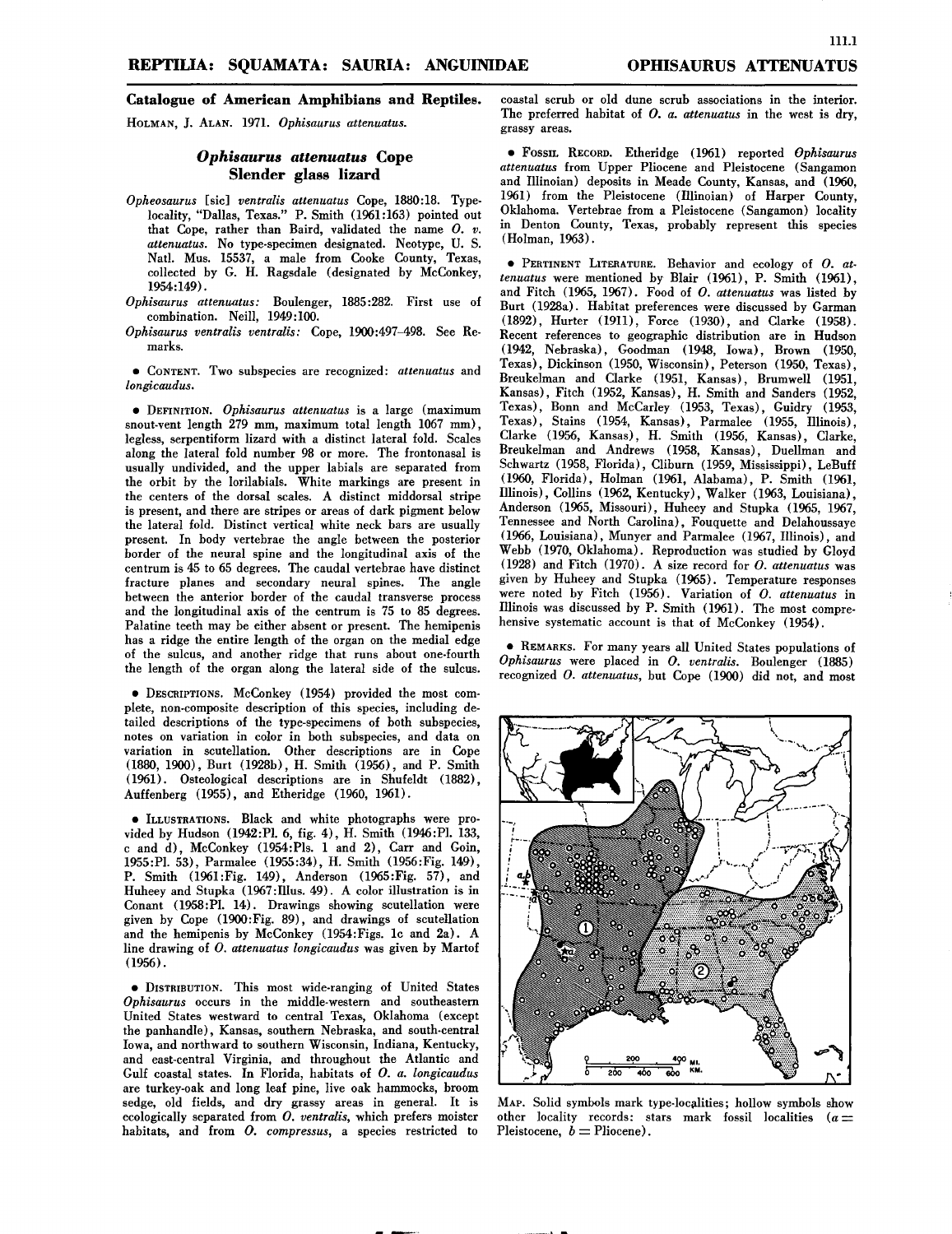authors followed Cope's arrangement until ahout 1950. Neill  $(1949)$  suggested that *O. attenuatus* was a distinct species, and McConkey (1952, 1954) demonstrated that three species are involved: *O. ventralis, O. compress us* and *O. attenuatus.*

• ETYMOLOGY.The name *attenuatus* is from the Latin *attenuare* (to make thin), in reference to the elongate body and tail of this species. The name *longicaudus* is from the Latin *longus* meaning long, and the Latin *cauda* (tail), in reference to the long tail of this subspecies.

### *1. Ophisaurus attenuatus attenuatus* **Cope**

- *Opheosaurus* [sic] *ventralis attenuatus* Cope. See species ac- count.
- *Ophisaurus ventralis sulcatus* Cope, 1900:498 *(Opheosaurus ventralis attenuatus* var. *sulcatus* Cope, 1880:18). Typelocality, "Dallas, Texas." Holotype, in "collection of E. D. Cope," present location unknown.
- *Ophisaurus attenuatus attenuatus:* McConkey, 1952:2. First use of trinomial.

• DIAGNOSIS.This glass lizard differs from *O. attenuatus longicaudus* in the shorter unregenerated tail of the adult (less than 2.4 times snout-vent length), and in having palatine teeth.

### *2. Ophisaurus attenuatus longicaudus* **Mc-Conkey**

*Ophisaurus attenuatus longicaudus* McConkey, 1952:1. Typelocality, "12 miles southwest of Newton, Baker County, Georgia." Holotype, Amer. Mus. Nat. Hist. 71305, male, collected 15 June 1948 by John W. Crenshaw (not seen by author) .

• DIAGNOSIS.This glass lizard differs from *O. a. attenuatus* in the longer unregenerated tail of the adult (2.4 or more times snout-vent length) and in lacking palatine teeth.

#### LITERATURE CITED

- Anderson, Paul. 1965. The reptiles of Missouri. Univ. Missouri Press, Columbia. xxiii + <sup>330</sup> p.
- Auffenberg, Walter. 1955. Glass lizards *(Ophisaurus)* in the Pleistocene and Pliocene of Florida. Herpetologica  $11(2)$ :133-136.
- Blair, Albert P. 1961. Notes on *Ophisaurus attenuatus attenuatus* (Anguidae). Southwestern Nat. 6(3) :201.
- Bonn, E. W., and W. H. McCarley. 1953. The amphibians and reptiles of the Lake Texoma area. Texas J. Sci. 5(4) : 465-471.
- Boulenger, G. A. 1885. Catalogue of the lizards in the British Museum (Natural History). Second Edition. London. Vol. 2, xiii + 497 p.
- Breukelman, J., and R. F. Clarke. 1951. A revised list of amphibia and reptiles of Chase and Lyon Counties, Kansas. Trans. Kansas Acad. Sci. 54(4) :542-545.
- Brown, Bryce C. 1950. An annotated check list of the reptiles and amphibians of Texas. Baylor Univ. Press, Waco, Texas. xii  $+257 + 2 p$ .
- Brumwell, M. J. 1951. An ecological survey of the Fort Leavenworth Military Reservation. Amer. Midland Nat. 45 (I) :187-231.
- Burt, Charles E. 1928a. Insect food of Kansas lizards with notes on feeding habits. J. Kansas Ent. Soc. 1(3) :50-68.
- 1928b. The lizards of Kansas. Trans. Acad. Sci. St. Louis  $26(1):1-85.$
- Carr, A. F., and C. J. Goin. 1955. Guide to the reptiles, amphibians, and freshwater fishes of Florida. Univ. Florida Press, Gainesville. ix  $+341$  p.
- Clarke, Robert F. 1956. Distributional notes on some amphibians and reptiles of Kansas. Trans. Kansas Acad. Sci. 59(2) :213-219.
- 1958. An ecological study of reptiles and amphibians in

Osage County, Kansas. Emporia State Research Studies  $7(1)$ : 1-52.

- J. Breukelman, and T. F. Andrews. 1958. An annotated check list of the vertebrates of Lyon County, Kansas. Trans. Kansas Acad. Sci. 61 (2) :165-194.
- Cliburn, J. W. 1959. The distribution of some Mississippi lizards. Amer. Midland Nat. 61 (2) :414-418.
- Collins, J. T. 1962. *Ophisaurus attenuatus longicaudus* Mc-Conkey in Kentucky. Herpetologica 18(3) :206.
- Conant, Roger. 1958. A field guide to reptiles and amphibians of the United States and Canada east of the 100th meridian. Houghton Mifflin Co., Boston.  $xy + 366$  p.
- Cope, E. D. 1880. On the zoological position of Texas. Bull. U. S. Nat!. Mus. (17) :1-51.
- -. 1900. The crocodilians, lizards, and snakes of North America. Ann. Report U. S. Natl. Mus. for 1898:153-1294.
- Dickinson, W. E. 1950. Recent additions to the records of the distribution of reptiles in Wisconsin. Trans. Wisconsin Acad. Sci. Arts Lett. 40(1):71-77.
- Duellman, W. E., and Albert Schwartz. 1958. Amphibians and reptiles of southern Florida. Bull. Florida State Mus. 3(5) :181-324.
- Etheridge, Richard. 1960. The slender glass lizard, *Ophisaurus attenuatus,* from the Pleistocene (Illinoian Glacial) of Oklahoma. Copeia 1960(1) :46-47.
- 1961. Late Cenozoic glass lizards *(Ophisaurus)* from the southern Great Plains. Herpetologica 17 (3) :179-186.
- Fitch, Henry S. 1952. The University of Kansas Natural History Reservation. Univ. Kansas Mus. Nat. Hist., Misc. Publ. (4), 60 p.
- 1956. Temperature responses of free-living amphibians and reptiles in northeastern Kansas. Univ. Kansas Publ., Mus. Nat. Hist. 8(7) :417-476.
- 1965. The University of Kansas Natural History Reservation in 1965. Univ. Kansas Mus. Nat. Hist., Misc. Publ. (42),60 p.
- 1967. Ecological studies of lizards on the University of Kansas Natural History Reservation, pp. 30-44. *In* Milstead, W. W., ed., Lizard ecology: A symposium. Univ. Missouri Press, Columbia.  $xii + 300$  p.
- 1970. Reproductive cycles of lizards and snakes. Univ. Kansas Mus. Nat. Hist., Misc. Publ. (52), 247 p.
- Force, Edith R. 1930. The amphibians and reptiles of Tulsa County, Oklahoma, and vicinity. Copeia 1930(2) :25-39.
- Fouquette, M. J., and A. J. Delahoussaye. 1966. Noteworthy herpetological records from Louisiana. Southwest. Nat. II (l) :137-139.
- Garman, Harrison. 1892. A synopsis of the reptiles and amphibians of Illinois. Illinois State Lab. Nat. Hist. Bull.  $3(13):215-388+8.$
- Gloyd, Howard K. 1928. The amphibians and reptiles of Franklin County, Kansas. Trans. Kansas Acad. Sci. 31: II5-141.
- Goodman, J. D. 1948. A report on the reptiles collected by J. M. Shaffer from the Keokuk area, 1863--1895. Proc. Iowa Acad. Sci. 55:365-366.
- Guidry, E. V. 1953. Herpetological notes from southeastern Texas. Herpetologica 9(1) :49-56.
- Holman, J. Alan. 1961. Amphibians and reptiles of the Howard College Natural Area. J. Alabama Acad. Sci. 32:77-87.
- 1963. Late Pleistocene amphibians and reptiles of the Clear Creek and Ben Franklin local faunas of Texas. J. Grad. Research Center Southern Methodist Univ. 31 (3) : 152-167.
- Hudson, George E. 1942. The amphibians and reptiles of Nebraska. Nebraska Cons. Bull. (24), 146 p.
- Huheey, J. E., and Arthur Stupka. 1965. Herpetological records from the Great Smoky Mountains. Herpetologica  $21(2)$ :148-150.
- 1967. Amphibians and reptiles of Great Smoky Mountains National Park. Univ. Tennessee Press, Knoxville. xii + 98p.
- Hurter, Julius. 19II. Herpetology of Missouri. Trans. Acad. Sci. St. Louis 20(5) :59-274.